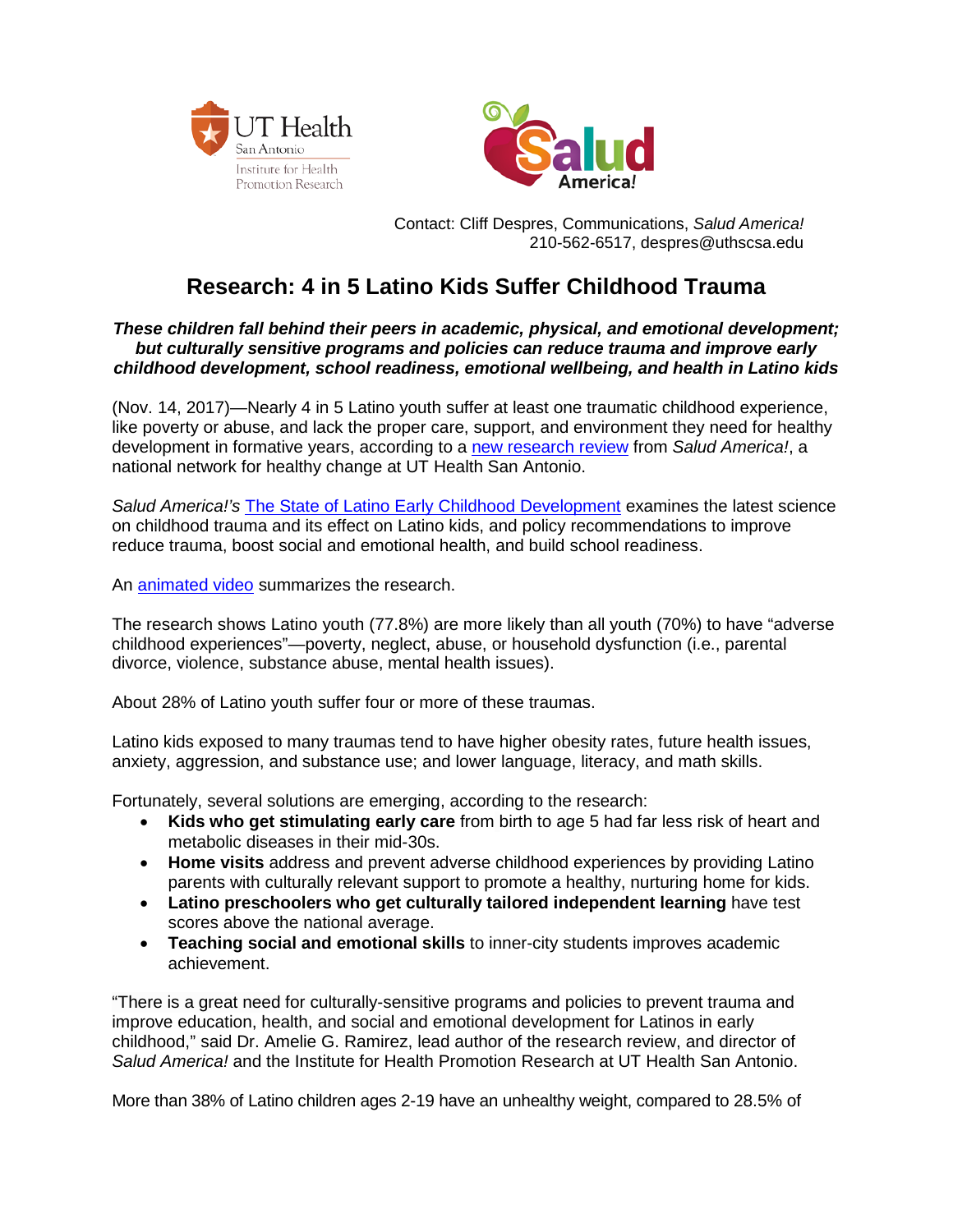White youth and 35.2% of Black youth.

This situation is compounded by issues that hinder proper early childhood development.

*Salud America!'s* [The State of Latino Early Childhood Development](https://salud-america.org/state-latino-early-childhood-development-research-review/) research review suggests policy and practice changes:

- **Increase spending on early childhood education.** For every \$1 invested, the return is \$7 due to increased school success and career achievement, and decreased costs of health, welfare, and justice, studies show.
- **Promote access to and availability of early childhood education programs** for Latino kids.
- **Train the childcare workforce to provide trauma-informed care for kids.**
- **Create "medical homes"**—comprehensive, continuous, preventive healthcare from infancy through adulthood—to boost wellbeing in Latino and all kids.
- **Assess childhood history** and include developmental/behavioral screening in routine primary care or home visits to identify and address adverse experiences and other health issues early.
- **Support initiatives** that boost access to grocery stores and farmers markets in Latino communities.
- **Improve access** to parks, trails, safe routes, and other active spaces in Latino communities. Green schoolyards and outdoor learning environments can boost students' academic performance, mental health, and social and emotional learning.

In addition to the new research, *Salud America!* has [Latino Early Childhood Development](https://salud-america.org/issues/healthy-child/)  [stories, tools, and actions](https://salud-america.org/issues/healthy-child/) to inspire people to drive healthy changes for Latino children.

For example:

- Read how a [San Antonio group provides free training for early childcare providers.](https://salud-america.org/free-training-helps-early-childcare-providers-cultivate-healthy-children/)
- Read how [San Antonio health workers started mega baby showers for moms in need.](https://salud-america.org/health-workers-start-mega-baby-showers-moms-need/)
- Read how a [Florida preschool program helps Latino kids outperform their peers in class.](https://salud-america.org/preschool-programs-help-latino-kids-outperform-their-classmates-in-third-grade/)
- Read how an [Arizona Mom gives swag bags to help nursing mothers.](https://salud-america.org/mom-group-gives-free-swag-bags-to-new-moms-to-help-moms-who-are-nursing-infants/)
- Read how Washington groups started free bilingual parenting classes to promote school [readiness among Latino children.](https://salud-america.org/parenting-master-classes-use-latino-cultural-perspective/)
- Read how a group [started a newborn screening test in English and Spanish.](https://salud-america.org/newborn-screening-resources-spanish/)
- Use the *Salud America!* [Action Pack](https://saludamerica.salsalabs.org/schoolactionpack/index.html) to push for your big idea for change.
- Use the *Salud America!* [Salud Report Card](http://salud-america.org/salud-report-cards/) to learn health issues impacting your town.

"Early childhood development and education programs, breastfeeding, and Latino family values support all have been shown to promote healthy early development," Ramirez said.

This research review is the third in a series of new *Salud America!* research reviews. [Mental](http://salud-america.org/healthymindsresearch/)  [Health & Latino Kids](http://salud-america.org/healthymindsresearch/) research review was released on Sept. 12, 2017. [Building Support for](https://salud-america.org/building-support-for-latino-families-research/)  [Latino Families](https://salud-america.org/building-support-for-latino-families-research/) research review was released Oct. 17, 2017.

Access the full *Salud America!* The State of Latino Early Childhood Development research review at [https://salud-america.org/state-latino-early-childhood-development-research-review/.](https://salud-america.org/state-latino-early-childhood-development-research-review/)